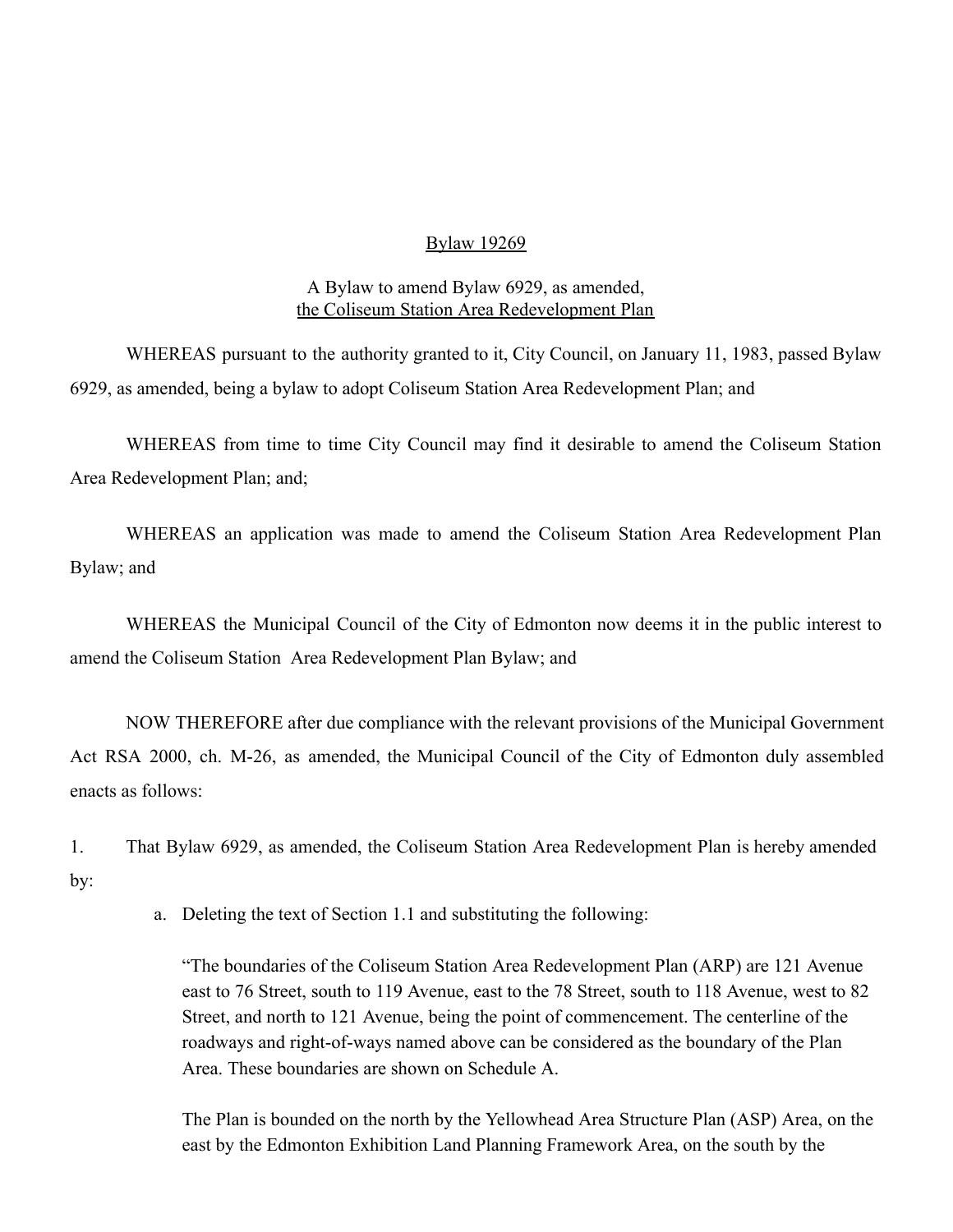Parkdale Area Redevelopment Plan (ARP) Area, and on the west by the Alberta Avenue/Eastwood Area Redevelopment Plan (ARP) Area.";

- b. deleting therefrom "Schedule A to Bylaw No. 6929" and substituting "Schedule A to Bylaw No. 6929", attached hereto as Appendix "1" and forming part of this Bylaw;
- b. deleting therefrom "Schedule B Sub-Areas" and substituting "Schedule B Sub-Areas", attached hereto as Appendix "2" and forming part of this Bylaw;
- c. deleting therefrom "Bylaw 14729 Coliseum Station Area Redevelopment Plan Proposed Land Uses" and substituting "Bylaw 14729 Coliseum Station Area Redevelopment Plan Proposed Land Uses", attached hereto as Appendix "3" and forming part of this Bylaw;
- d. deleting Section 3.4;
- e. deleting Section 4.3.4;
- f. deleting therefrom "Schedule D1 Roads, Transit and Circulation" and substituting "Schedule D1 - Roads, Transit and Circulation" attached hereto as Appendix "4" and forming part of this Bylaw;
- g. deleting therefrom "Schedule D2 Pedestrian and Bicycle Circulation" and substituting "Schedule D2 - Pedestrian and Bicycle Circulation" attached hereto as Appendix "5" and forming part of this Bylaw;
- h. deleting Section 6.2.3;
- i. deleting therefrom "Schedule E Public Development" and substituting "Schedule E Public Development" attached hereto as Appendix "6" and forming part of this Bylaw;
- j. deleting from Section 10.1, Sub-Area 3 Coliseum South in its entirety;
- k. deleting section 11.6.1 and replacing with the following: " Area of Application Sub-Area 2, a small part of the block face between 77 and 76 Streets, north of 119 Avenue.";
- g. deleting Section 11.7.1 and replacing with: "Area of Application Portions of Sub-Area 1, east of 82 Street, between 118 and 119 Avenue.";
- h. deleting Section 11.10;
- i. deleting Section 11.11;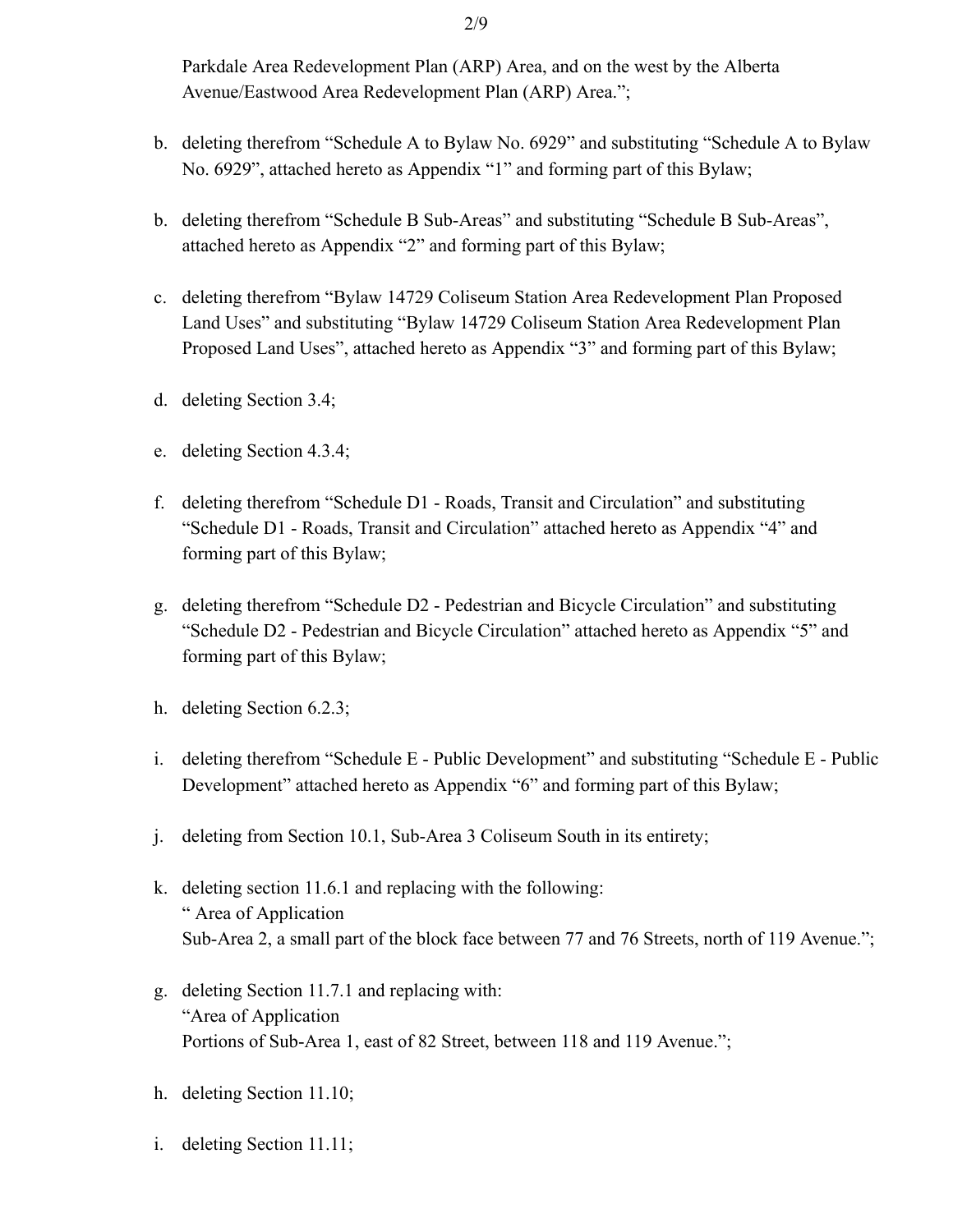j. deleting therefrom "Schedule F - Proposed Development Control Districts".

| READ a first time this<br>READ a second time this | day of | , A. D. $2020$ ; |
|---------------------------------------------------|--------|------------------|
|                                                   | day of | , A. D. $2020$ ; |
| READ a third time this                            | day of | , A. D. $2020$ ; |
| SIGNED and PASSED this                            | day of | A. D. 2020.      |

### THE CITY OF EDMONTON

# MAYOR

CITY CLERK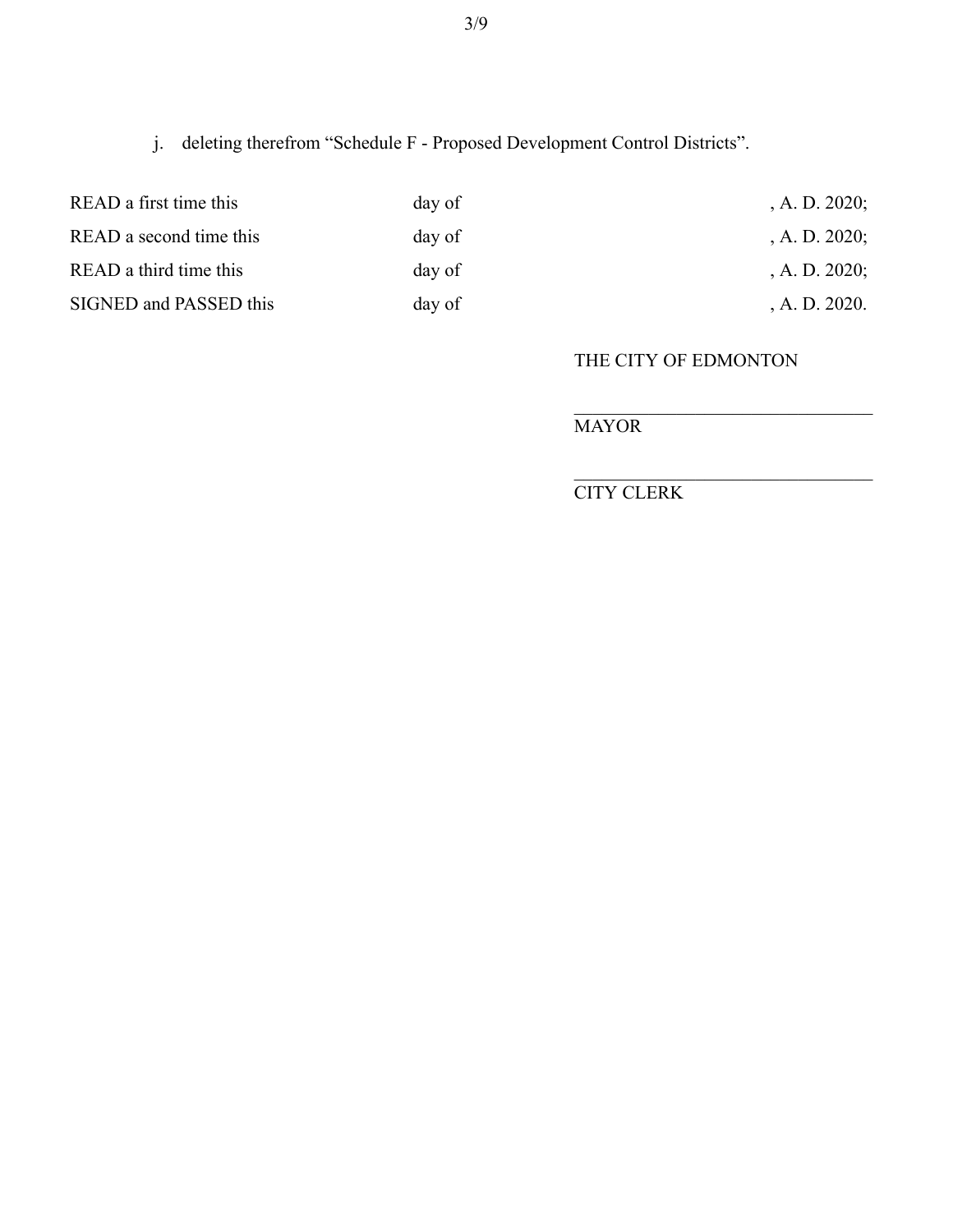#### APPENDIX 1





# SCHEDULE A TO BYLAW NO. 6929

Redevelopment plan area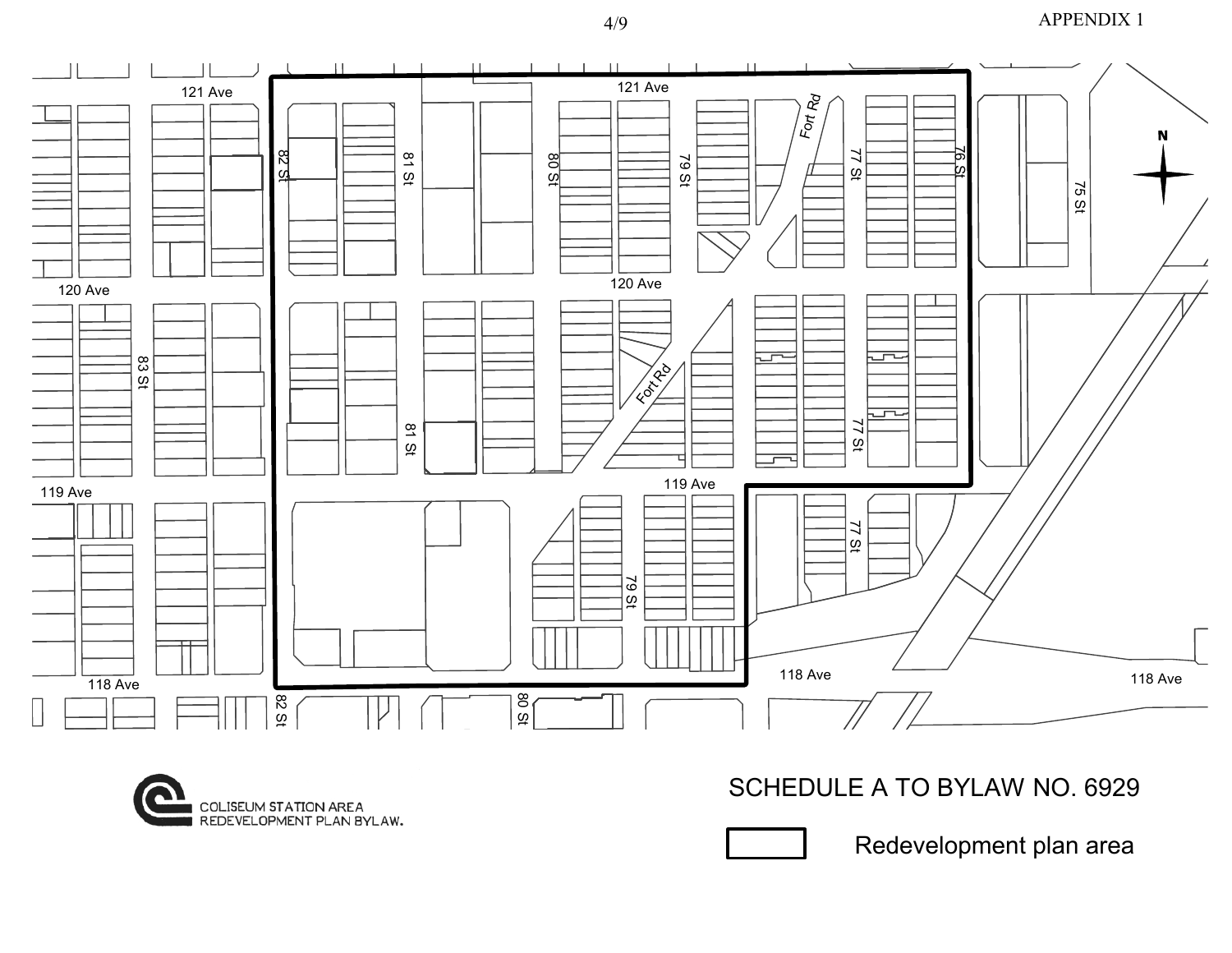### APPENDIX 2



### **SCHEDULE B - Sub-Areas**

- Eastwood Sub-Area **1**
- Coliseum North Sub-Area **2**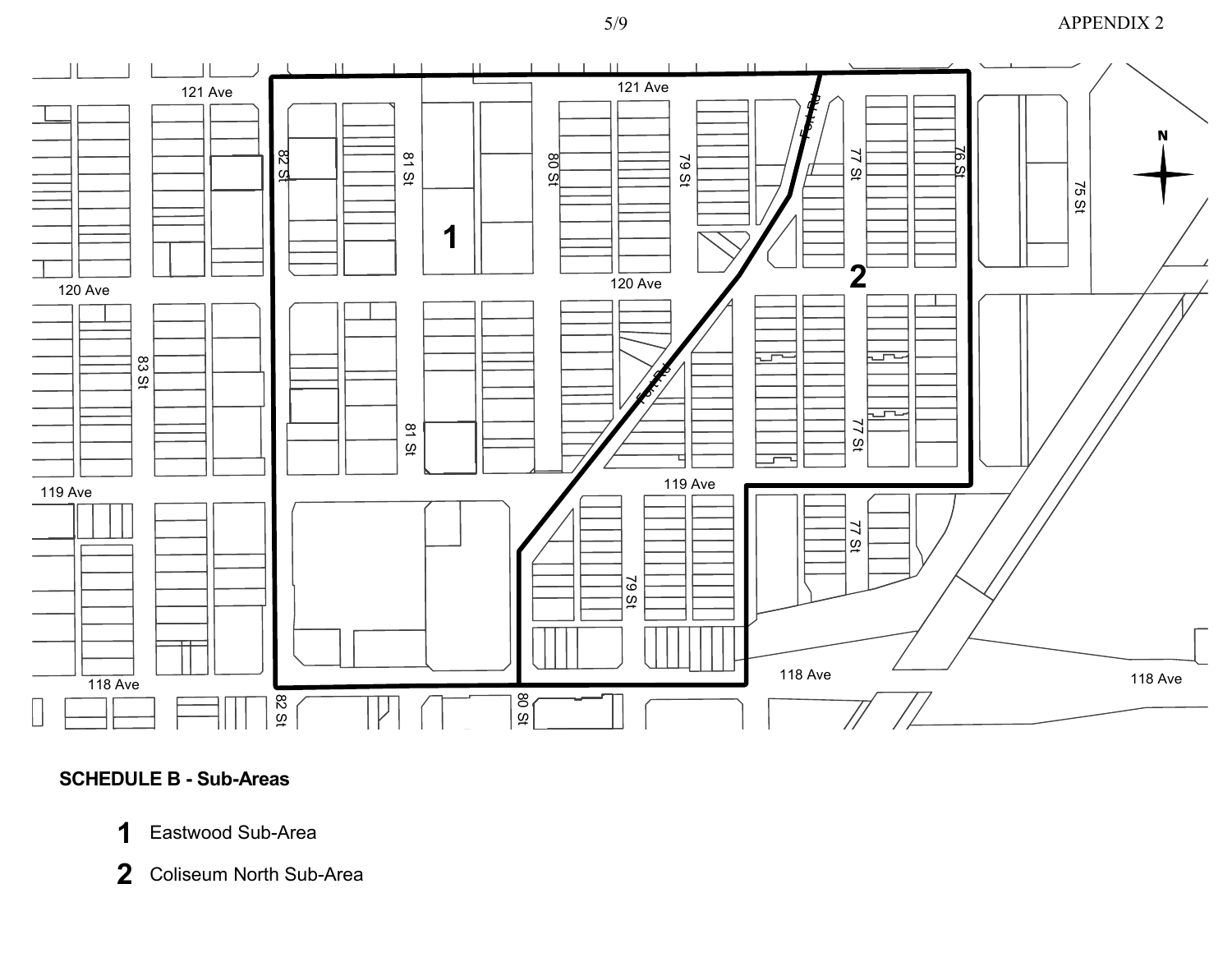

# **BYLAW 14729 COLISEUM STATION**

Area Redevelopment Plan

Proposed Land Uses



Family (Low Density) Multiple family (Low Density)

Low rise apartment



Medium rise apartment

High rise apartments



Convenience commercial

General commercial

Urban services

(schools, parks, churches, institutions, utilities)

Site specific commercial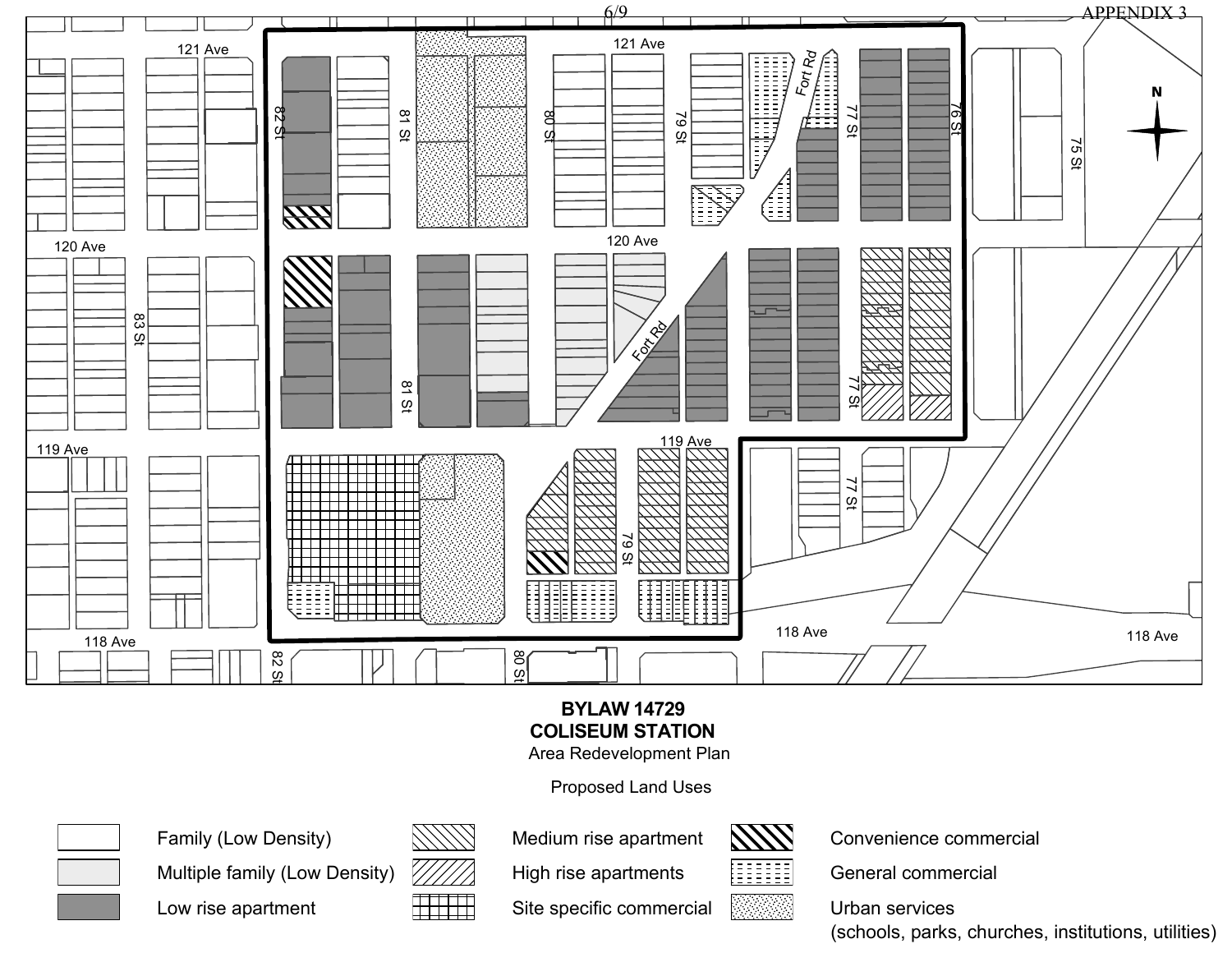### APPENDIX 4



# **SCHEDULE D1 - Roads, Transit and Circulation**

Arterials (existing)

Truck routes

One way streets

Bus Routes

Road improvements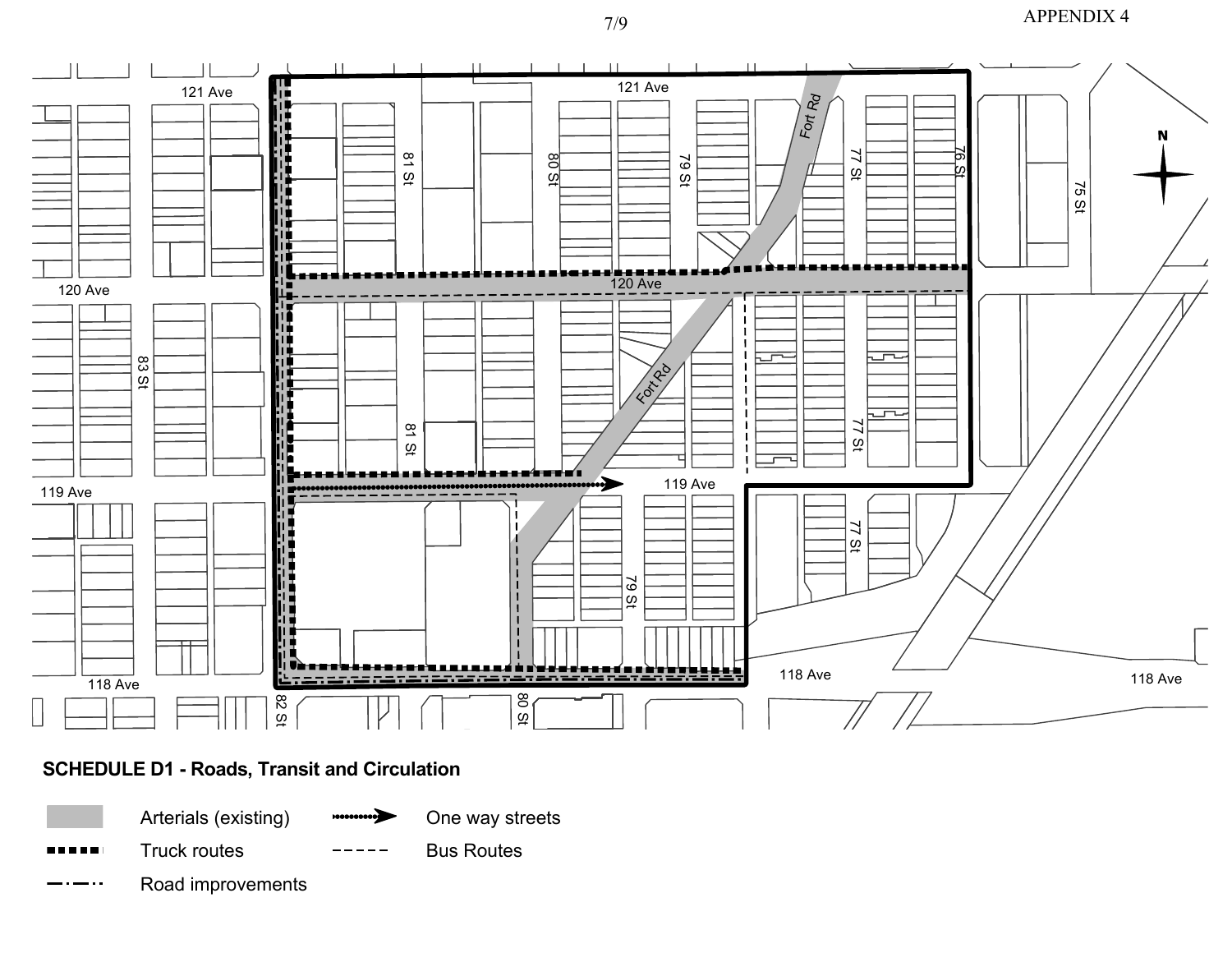# APPENDIX 5



### **SCHEDULE D2 - Pedestrian and Bicycle Circulation**

- Proposed pedestrian route improvements
- Bikeways (existing)
	- Pedestrian flashing signals